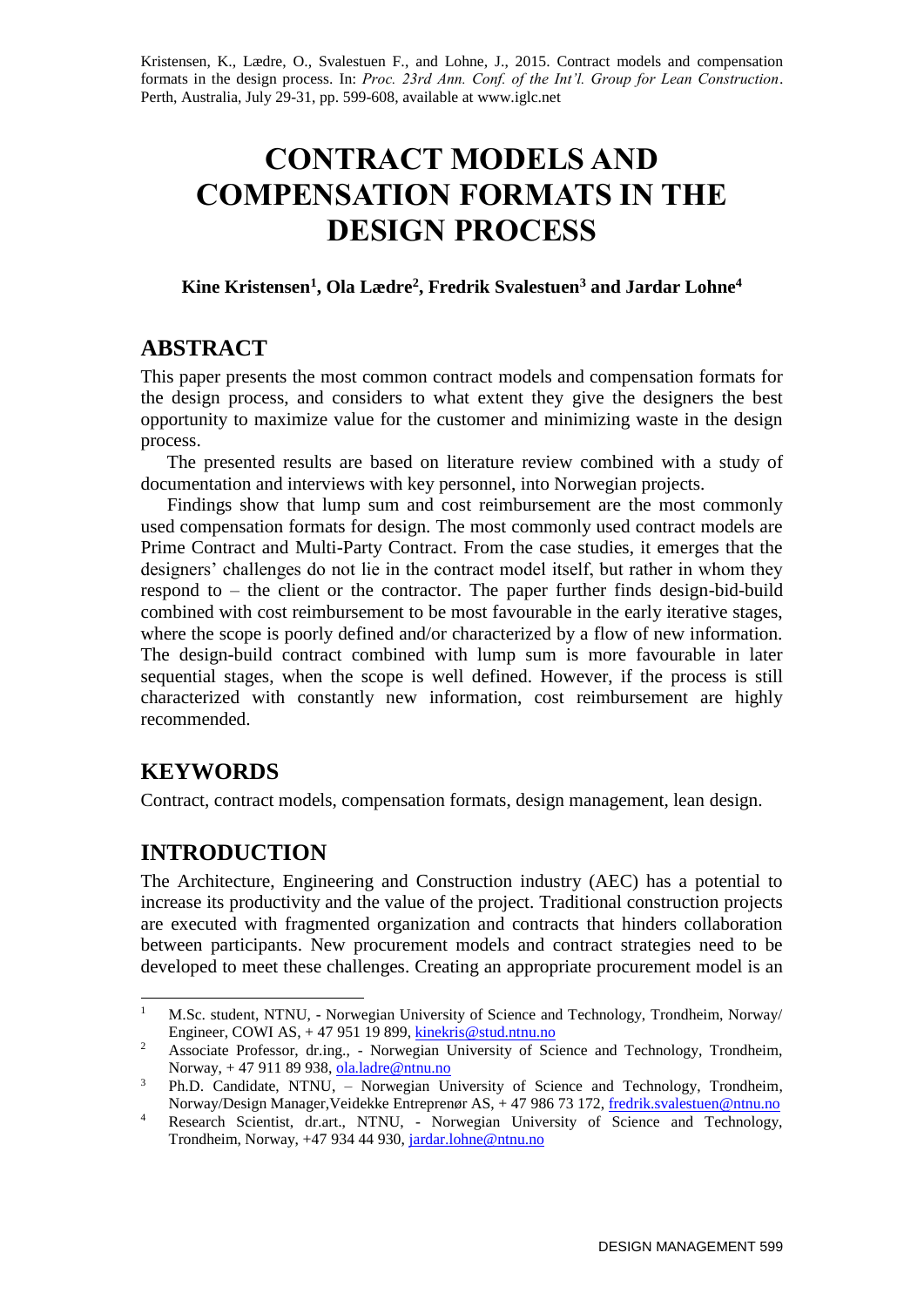important task for a client to consider as it establishes the basic rules of the game and determine the execution as well as the result of a project (Toolanen and Olofsson, 2006; Lædre, 2006). According to El. Reifi and Emmitt (2013), different procurement models may cause inefficiencies in the early design phase, in terms of delays, budget overspends and, in many cases, less value being delivered to the client.

In order to address such challenges, the literature typically recommends approaches as Lean Project Delivery System, which encourage relational contracting and involvement of all key participants early in the project (Ballard, 2000a). Integrated Project Delivery (IPD) is a relational contract that is conceived to accommodate the intense collaboration required in complex building projects (Thomsen, et al., 2009). However, the use of IPD demands that the owner select team based on best value rather than on the lowest bid (Ghassemi and Becerik-Gerber, 2011). Actually, a competitive tendering process is best avoided in order to preserve the accumulated knowledge (Zimina, Ballard and Pasquire, 2012). In practise, such approaches prove difficult to apply. On public projects that include public founding, a competitive tendering process may be required by the public contract regulations. All countries that are members of World Trade Organization have to follow the Agreement on Government Procurement (GPA). In Norway, this specifically states that all public contracts shall undergo an open competitive tendering process that secure transparency and fairness in the process. Consequently, the industry is still favouring a traditional fragmented contract strategy, both in public and private sector (Lædre, 2006).

Through our study of the literature, we have not found many that discuss the influence of contract models and compensation format for design in projects using lean construction approaches. Through investigation of two major public Norwegian Hospital project, this paper addresses this knowledge gap. The research questions are:

- What are the most common contract models and compensation formats for the design process in Norway?
- To what extent do these facilitate the iterative and sequential design process?
- Which contract models and compensation formats give the designers the best opportunity to maximize value for the customer and minimizing waste in the design process?

Value is a complex subject in lean construction context, but the authors of this paper will use value to describe a good or a service that meets the customer's need at a specific price at a specific time (Womack and Jones, 1996).

# **RESEARCH METHODOLOGY**

The research was carried out by a literature review in accordance with the procedures described by Bloomberg, Cooper and Schindler (2011) and investigation of two cases, according to the prescriptions of Yin (2009). This was carried out using a study of documentation and semi-structured interviews with key personnel. It was not possible to conduct an observational study as the designing in both cases was finished.

The literature review focused on contract models, compensation formats, design process, reducing waste and increasing value in the design process. Literature has been collected from research databases (Scopus, Compendex, IGLC Conference Papers and google scholar), library databases as well as from references of reviewed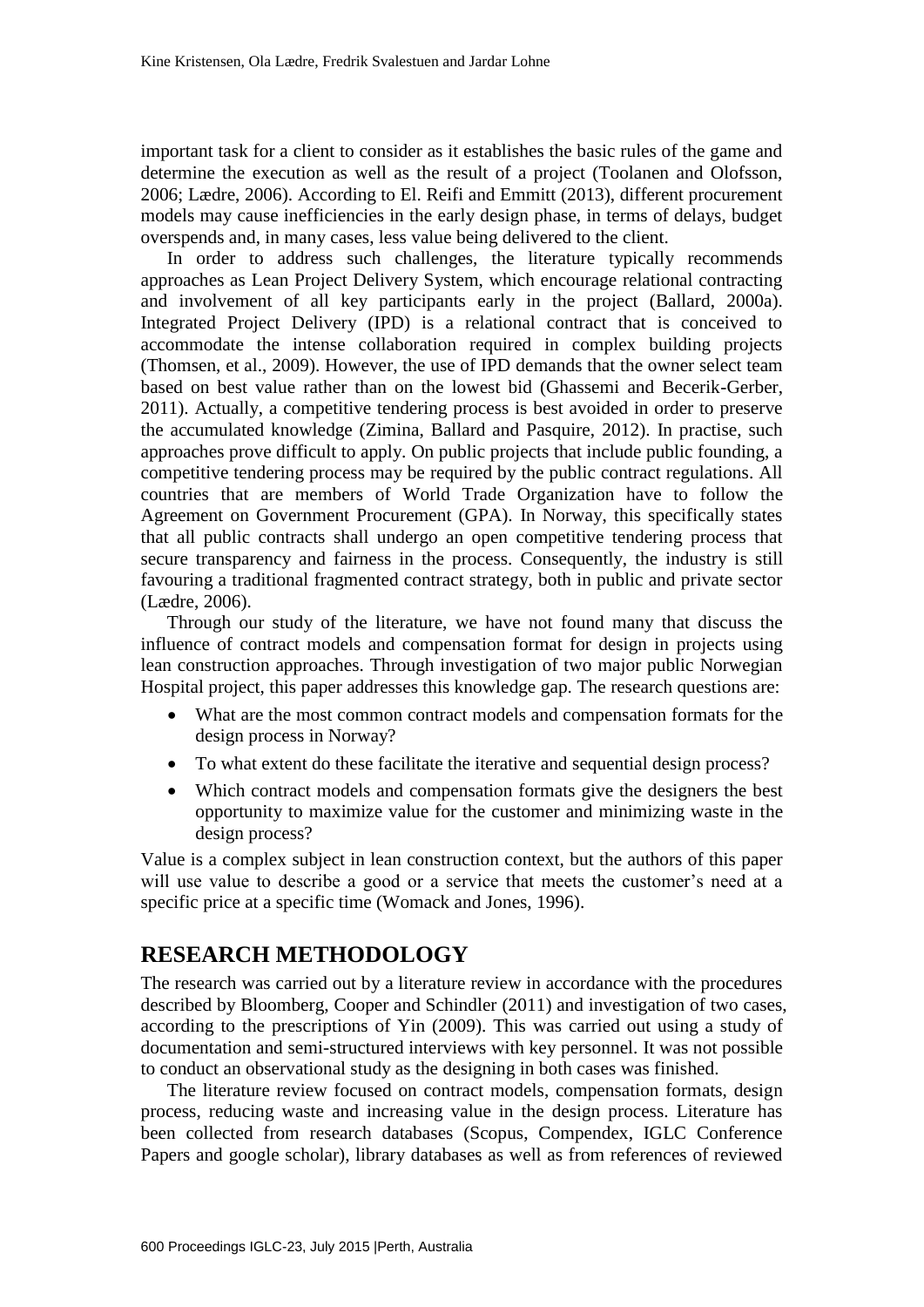articles. In addition, literature on the building process, lean design management and dependencies between tasks was reviewed.

Two cases were chosen to study, notably: two major Norwegian hospital projects: St. Olav Hospital construction phase 2 (will further be referred to as St. Olav Hospital) and New Østfold Hospital. The projects are resent, allowing the informants to remember the project well and be able to contribute valid data. Equally, the projects are similar in type yet carried out with different contract models and compensation formats in the different phases of the project. St. Olav Hospital started in 2005 and ended in 2009. It consisted of several buildings,  $85.000 \text{ m}^2$  in total. New Østfold Hospital started in 2011, and is expected to be finished November 2015. The Hospital consists of one building, accounting to  $85.500 \text{ m}^2$ . In total, eleven interviews were carried out with five designers/engineers, four contractors, and two representatives from the owner organization. An interview-guide was used to ensure reliable and comparable data. The procedure enabled the interviewer to pursue interesting answers or unexpected themes that could appear during the interview. In order to obtain comparable data, all of the interviewees were posed the same questions.

The documentation studied consisted of documents received from the informants, and were mainly organization maps, schedule plans, presentations of the projects and preliminary reports. The documentation review provided details that corroborated information from the interviewees (Yin, 2009).

The use of IPD as recommended in the Lean literature is not commonly used within Norwegian construction industry. Therefore, we limit the contract models to design-build (DB), and design-bid-build (DBB). We do not consider the organization of these cases, but to what extent they facilitate for the iterative and sequential design process. Standard rules and regulation for contract models in Norway present two of the most important standard contracts for assignment between a builder/client and consultant/designer, NS8401 (Standard Norge, 2010a) and NS8402 (Standard Norge, 2010b). These provide guidelines for the use of lump sum and cost reimbursement, and occur in each end of the distribution of responsibility and risk. Therefore, we limit the compensation format to these extremes. Theoretically, both of the contract types and compensation format can be combined with each other. However, in this study we limit to the combination DBB with cost reimbursement and vice versa DB with lump sum, according to the combinations of the case studies. The study is seen from the designer's point of view, and the conclusion emphasizes value seen from the client's perspective.

## **THEORETICAL FRAMEWORK**

#### **THE DESIGN PROCESS**

Lean thinking can be summarized in five principles according to Womack and Jones (1996), notably value, value stream, flow, pull and perfection. Of these, they claim that value is the critical starting point. They consider value defined by the customer, and explain it as a good or a service that meets the customer's needs at a specific price at a specific time. What creates value in design is a complex question. It will be a result of the conversation between the ends, means, and constraints of the client (Ballard, 2008). Unlike production, where rework is inherently negative and wasteful, iterations can be both positive and negative in the design phase (Ballard, 2000b).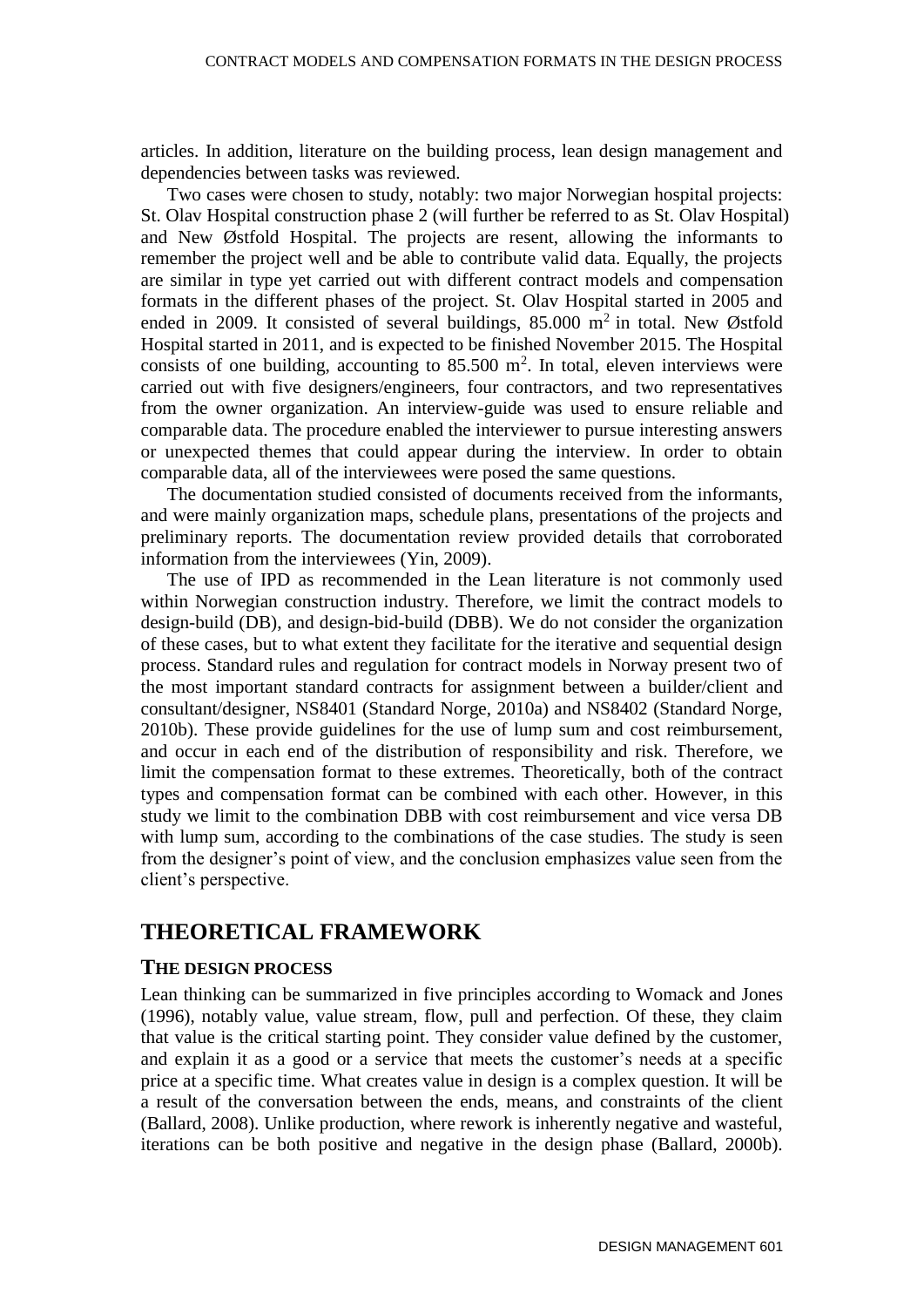Allowing the iterative processes to run as long as necessary can be beneficial to the value of the project. If they run too long, however, they can have serious implication on the project, concerning time and cost (Knotten, et al., 2015).

The design phase will typically start with a high degree of complexity and interdependency between the different tasks as the design team is looking for better solutions to the problem. As the problems get solved, the complexity of the project decreases and consists mostly of sequential tasks like delivering drawings and descriptions. The process can therefore be seen as a highly iterative and creative in the early phase of design, and more sequential later when most of the decisions are already taken (Knotten, et al., 2015).

The MacLeamy curve, in Figure 1, shows us how uncertainty in a building project decreases over time as the level of information increases. Research has highlighted the importance of the early design phases in helping to reduce uncertainty and improve quality (Samset, 2008; El.Reifi and Emmit, 2013). The cost of making changes and modifications in the later phases of the project increases considerably versus doing this in the front-end phase of the project. Samset (2008) argues that sufficient time for planning and designing is essential to prevent late changes for the design team. In order to reduce uncertainty and prevent changes and variation orders late in the process, he proposes three actions: collecting information early in the project, doing a proper design job, and coordination between disciplines to prevent collisions, errors and erroneous assumptions.





There are many ways to divide the building process into phases to create an overview and control over critical stages. An example of division into phases is RIBA (2013), who breaks the process down to eight phases: Preparation & Brief, Concept Design, Design Development and Technical Design, Construction, Handover and Close Out & In Use. For the case of simplicity, the authors of this paper choose to consider the building process as twofold with front-end phase and implementation phase. The front-end phase represent the iterative phases, and the implementation phase the later sequential phases.

#### **CONTRACT MODELS IN NORWAY**

When a client chooses how to carry out a project, he can choose design-bid-build (DBB) and manage the design team himself, or he can choose design-build (DB). In the former, the client is responsible for the design team, and in the latter, he makes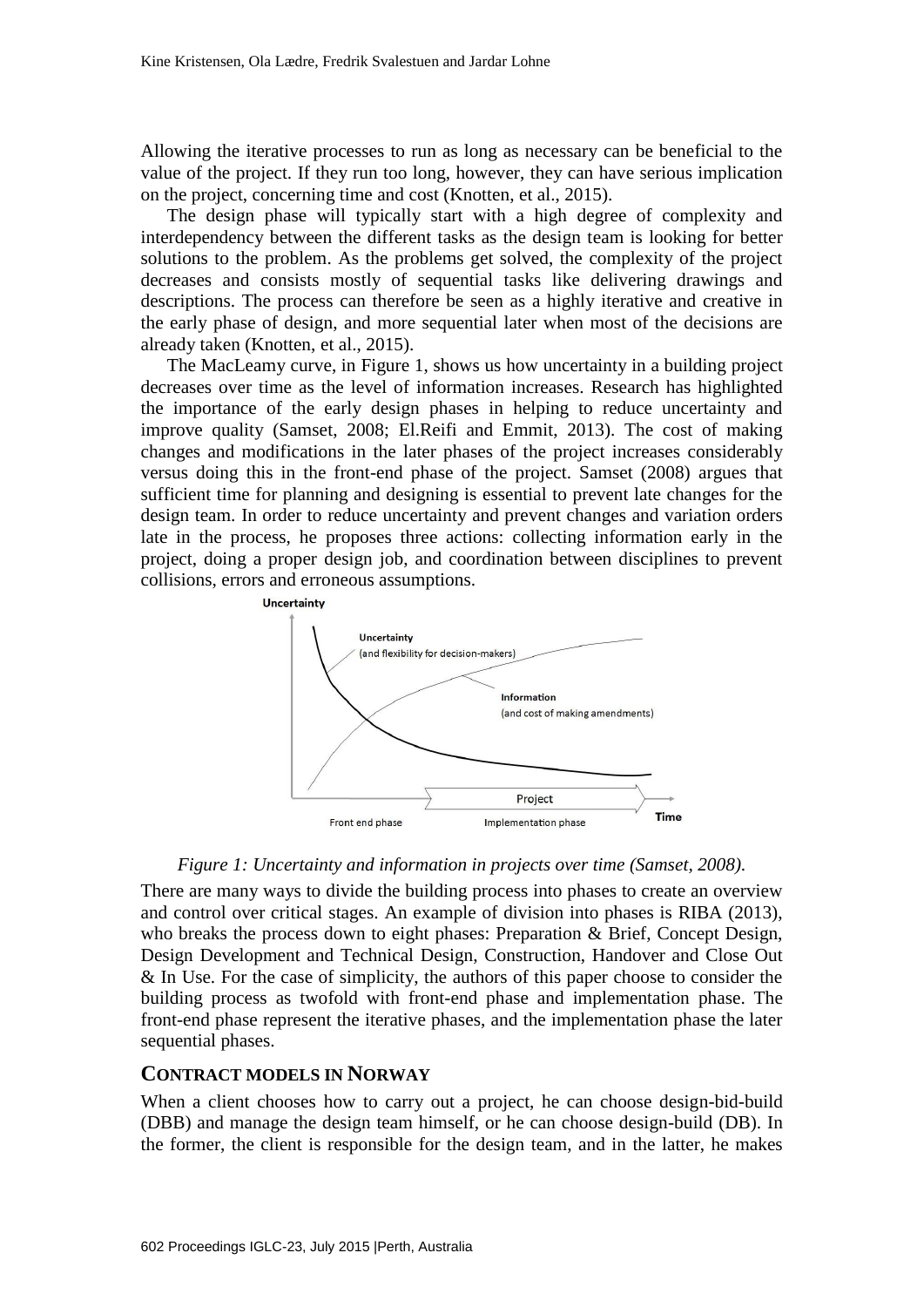the contractor responsible for the design team (Toolanen and Olofsson, 2006). In addition, the client may choose untraditional contracts for his project, e.g. IPD.

There are several advantages and disadvantages for the client to consider, standing before the selection of contract model. Choosing DB may cause cheap solutions, as the contractor wants to save money (Lædre, 2006). This could further lead to solutions that are not optimal in a life-cycle cost evaluation, and may have negative consequences for the clients operation costs (Grimsmo, 2010). On the other hand, the contractor has a better basis to focus on building solutions (Lædre, 2006). The contractors have valuable information about technical products, solutions and materials that is advantageous to include in the front-end phases, and will benefit the client as the constructability will improve (Sødal, et al., 2014).

Whether it is the client or the contractor to contract the designers, there are several contract types to choose from. Two frequently used models when contracting designers in Norway are so called Prime Contract (totalprosjektering) and Multi-Party Contract (gruppeavtale). In the Prime Contract, the client writes a contract with one designer who becomes responsible for all design-work. The prime designer may enter into contracts himself to complement expertise or increase recourses to carry out the commission. The Multi-Party Contract is a jointly responsible group of several designers that have signed a mutual contract with the owner, as well as an internal contract between themselves.

#### **COMPENSATION FORMATS FOR DESIGN IN NORWAY**

#### **Lump sum**

Lump sum reward the designers according to the result of their work. For the client/contractor, this permit predictable costs and reduces the risk of cost overruns related to the design work. It is a good choice if the client/contractor project a very high level of available information, and desires a low level of design control effort (CII, 2003). According to Eikeland (2001), the designers will be motivated to be efficient to increase their winnings. It is desirable for the designers to produce the agreed product with the least possible use of resources to satisfy the minimum requirements of the product. The focus on reducing time and cost could provide erroneous focus in the design process, and the designer may end up discarding good solutions for the project as a whole.

#### **Cost reimbursement**

Cost reimbursement reward the designers based on actual time taken to perform the assignment. It requires low level of available information at award of design contract, and high level of client's design budget risk and design control effort (CII, 2003). The contract is better than average for allowing changes during design and the client can be involved in critical aspects of design (CII, 2003). Cost reimbursement is a good choice for commissions with weakly defined scope and where the designers' work is poorly described (Lædre, 2006). Unlike lump sum, cost reimbursement will motivate the designers to provide high efforts, as it provides a higher profit (Eikeland, 2001). This is positive in relation to the quality of the product, but negative in the sense that the designers may become inefficient.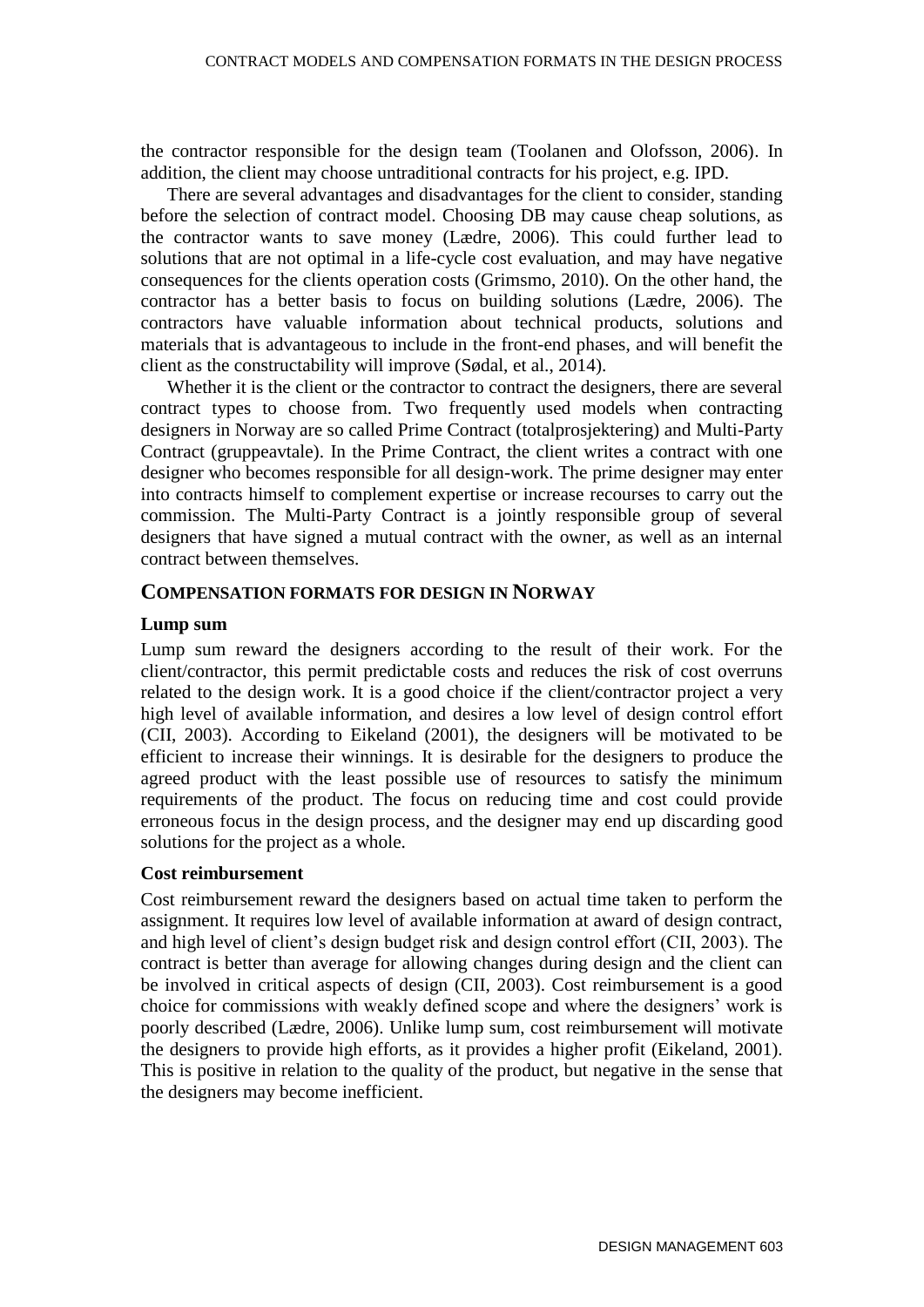# **FINDINGS AND DISCUSSION**

## **THE MOST COMMON CONTRACT MODELS AND COMPENSATION FORMATS FOR THE DESIGN PROCESS IN NORWAY**

#### **Contract models**

In St. Olav Hospital, the client chose to contract the designers on a Multi-Party Contract in the front-end phase. The design group consisted of several designers in a jointly responsible group that signed a mutual contract with the client. Later, in the implementation phase, the client established four DB-contracts. This resulted in fragmentation of the design team, as the client split the group in four and delegated them to each contractor. In New Østfold Hospital, the client chose to manage the whole project himself, which included approximately 50 contracts with designers, contractors and suppliers. The client chose to contract the designers on a Prime Contract through the whole project, and thereby made them responsible for all design-work. Findings indicate that Prime Contract and Multi-Party Contract are the most commonly used contract models in Norway. Interestingly, findings show that the designers were unable to tell the difference between advantages and disadvantages in these contracts. The interviewees argue that the challenges lies in to whom the designers should respond to  $-$  the client or the contractor. The further findings will therefore explain the advantages and disadvantages between the DB and DBB, in order to ensure a facilitated design process and value for the customer.

#### **Compensation formats**

In both studied cases, the client chose to contract the design team on cost reimbursement in the front-end phase. Additionally, in St. Olav Hospital, they chose to supplement it with a bonus as incentive to prevent inefficiency that the compensation format may cause. The bonus depended on satisfactory work within milestones and budget. Thereafter, when entering the implementation phase, the two clients made different choices regarding the compensation formats for the design team. In New Østfold Hospital, the client chose to continue with cost reimbursement throughout the whole project. In contrast, the client in St. Olav Hospital changed it to lump sum after delegating the designers to the contractors.

During the interviews the informants explained that cost reimbursement is a preferred choice in the front-end phase, as it mainly are others than the designers who define the process and the environment they contribute in. The scope is generally weakly defined, and the process is iterative as the client constantly make changes in the planned solution, and the designers have restricted possibility to influence their time consumption. In contrast, lump sum seems to be a more reasonable choice in the implementation phase, where the scope usually are well defined, and the process is sequential.

### **TO WHAT EXTENT DO CONTRACT MODELS AND COMPENSATION FORMAT FACILITATE FOR THE ITERATIVE AND SEQUENTIAL DESIGN PROCESS?**

According to the literature, the implementation phase normally contains sequential tasks for the design team. It is conceivable that this is true for processes where construction and design are sequential phases. However, in both cases in this study, the construction process and design process were parallel processes. The interviewees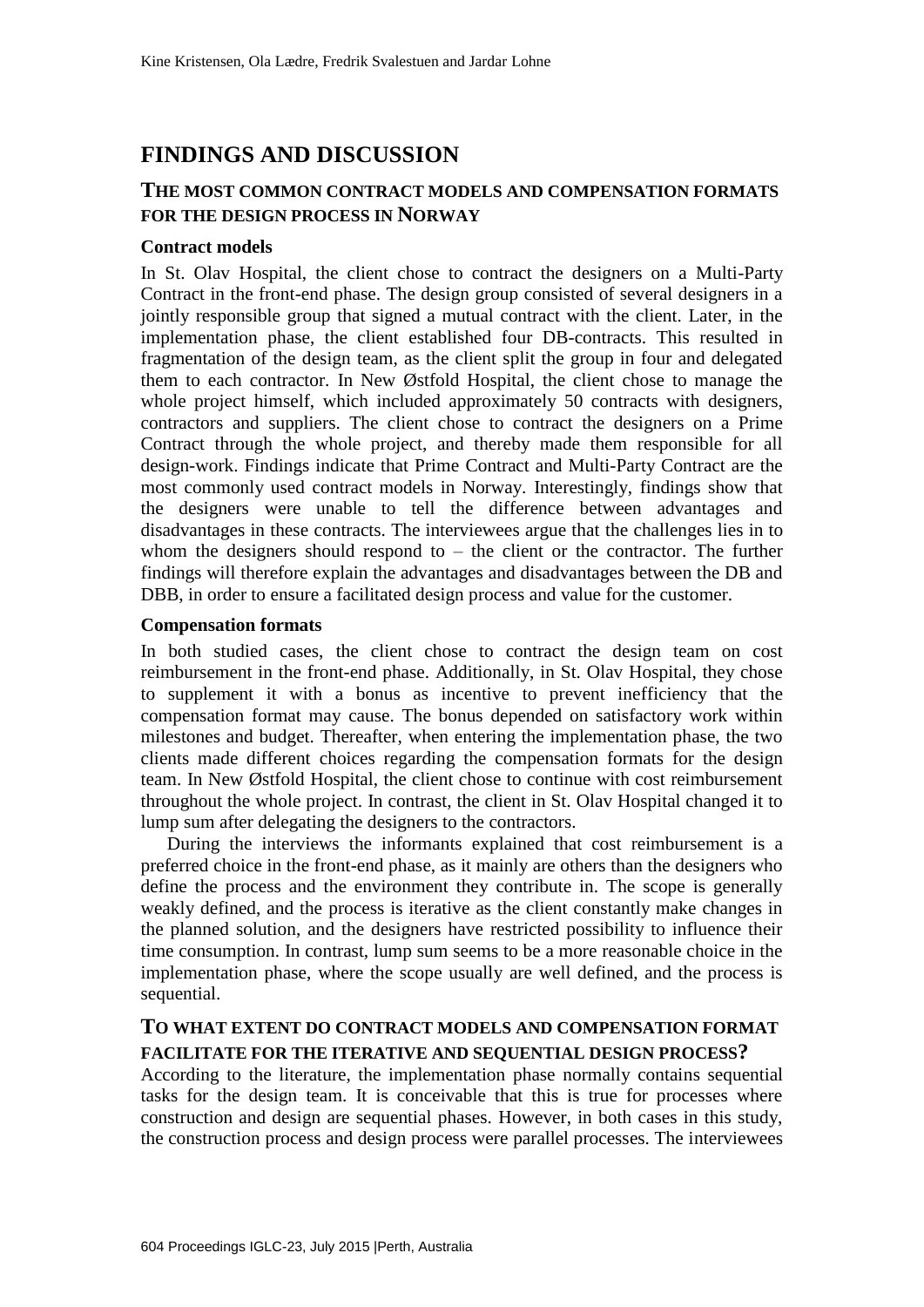argue that the contractor's economical focus, late contracting of suppliers, and late involvement of the users, created a process characterized by constantly new information requiring changes and modifications to the planned solution. Hence, the implementation phase contained iterative tasks for the design team. However, the iterative design process was not taken into account when planning the schedule of the implementation phase, and created an unfortunate situation for the design team. According to the designers, the schedule facilitated the sequential activities at the construction site. Consequently, they did not get enough time to communicate and coordinate within the design team, which they further argue, increased the likelihood of waste and reduced value for the client.

#### **Contract models**

In DB, the contractor controls who the designers are allowed to communicate with. The interviewed designers express that they lose contact with others in the project, as the contractor dissociate them from discussions with the client. The designers state that it is a disadvantage for collecting information and for the collaboration between project members. Similarly, these disadvantages may occur due to the contractor's schedule, according to the designers. The schedule is primarily adapted for production, and fails to facilitate the design process. The designers argue that the lack of facilitation entails risk in terms of poor collaboration, coordination and quality. The designers do not get enough time to gather information and check things that are necessary to perform their work. This may cause the designers making assumptions that may prove to be incorrect and thus lead to changes and iterations in later phases. This may further lead to unnecessary costs to the project. Given the lack of focus on maintenance and operational consideration, the client risks not getting the quality that he wants.

On the other hand, the contractor's possessions of the best and latest knowledge of construction methods give the designers unique opportunities to take into account information much earlier in the process. As a result, the uncertainty in the project may reduce and less assumption are necessary to be taken. This could lead to lower costs, as less modifications in the design are necessary, and hence fewer iterations are needed.

The designers state that they gain better opportunity to collect needed information to perform their tasks when responding to the client in a DBB-contract. The designers may have direct contact with the other participants in the project, which form good guidelines for the information flow in the design process. The interviewees also claim that it is easier for them to affect the schedule in a DBB-contract, which grant them good opportunities to plan their own work.

#### **Compensation formats**

When the designers give an offer on a lump sum contract, it is difficult to anticipate delays and deliveries of necessary documentation so early in the process. Therefore they must base the assignment on an ideal process. Consequently, in order to deliver in time and earn money on the assignment, it causes them making assumptions, and producing a product that only satisfies the minimal requirements.

The designers explain that the contracts strict schedule makes the designers little motivated for interaction. They are likely to get cynical about meeting, more focused on their own discipline, less flexible to look at other opportunities, and no one wants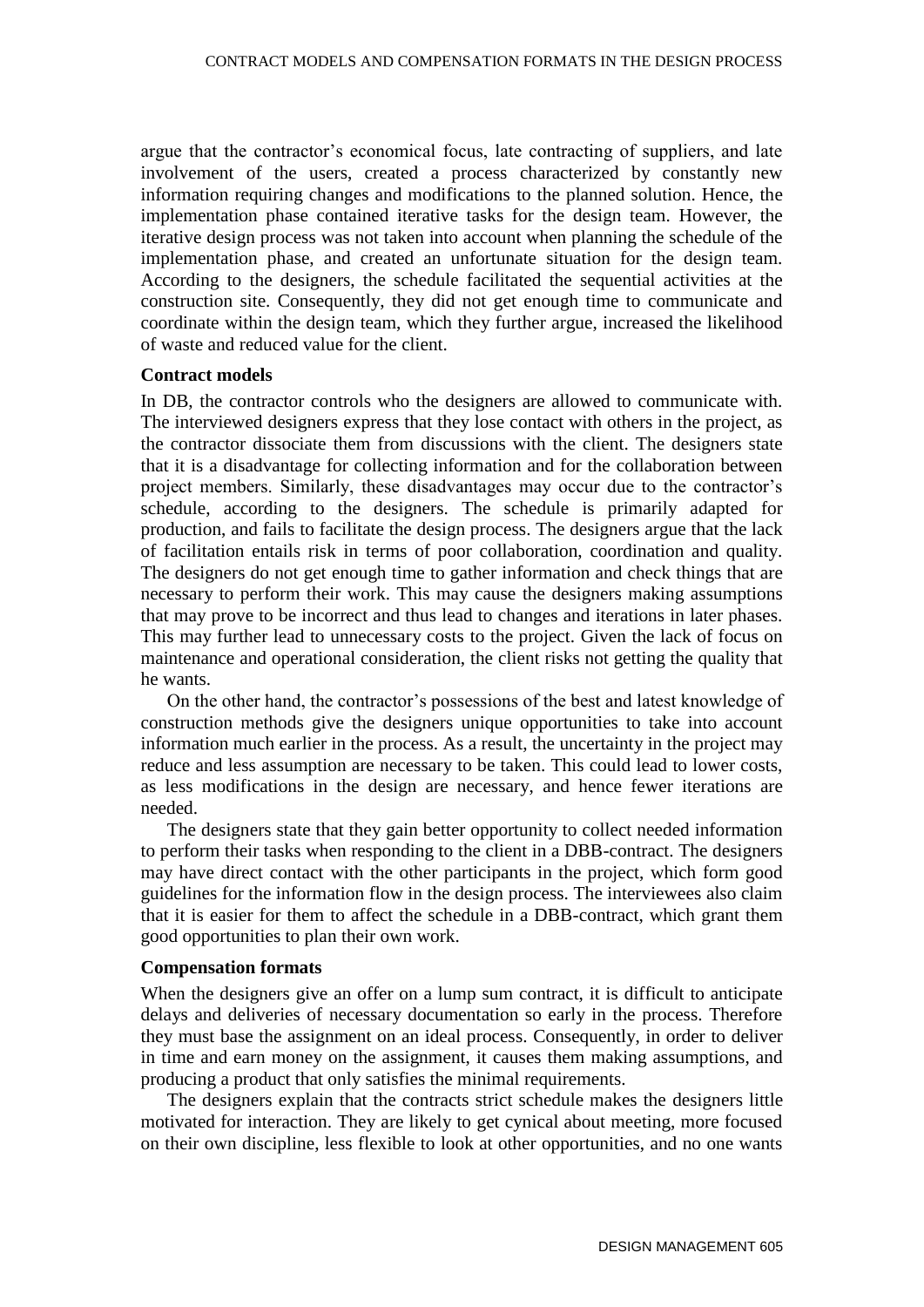to take the responsibility for the interfaces. The lack of focus on the totality may be at the expense of good solutions. In addition, it becomes very important for the designers to avoid performing tasks that are not included in the contract, as they risk not being paid for it. These tasks typically concerns interfaces. This results in a strict regime of variation orders. The designers must notify every time they believe that the task fall outside the contract to ensure being paid for the work.

Findings clearly show that lump sum create poor facilitation for the design process, as the designers focus against schedules and costs rather than collaborative working methods and the product as a whole. In addition to the client's value, the contractor's value may be at risk as the designers produces less, poor and incomplete drawings when they have reached their contract price.

In St. Olav Hospital, the client chose to contract the designers on a lump sum contract in the implementation phase. To ensure a well-coordinated process, the client introduced a collaborative phase with both the contractor and the designer. The client wanted to clarify the building and the deliveries with all parties, to make sure they understood the assignment. This enabled the contractor to influence and adjust the product, and thereby made the implementation phase less uncertain and more predictable for the designer. However, according to the interviewees, the design process still contained iterative tasks as new information and changes in the planned solution still occurred. As a result, the client were unable to get rid of the disadvantages related to the lump sum.

Unlike lump sum, cost reimbursement create a good basis for collaborative working methods, and ensures good quality, according the interviewees. To reduce their uncertainty and increase their profit, using enough hours to ensure a good and valuable product is essential. The designers request more information instead of making assumptions, which may lead to fewer changes, modifications, and iterations in the later phases. They focus on the interface between the disciplines and perform good quality assurance. According to the interviewees, this compensation format makes the best guidelines for facilitating the iterative design process.

The disadvantage with cost reimbursement is the risk of abuse of the contract, as the designers may work inefficiently to secure more hours spent on the project. This could further provide a more expensive product for the owner. In St. Olav Hospital, the client tried to avoid this by giving the designers an incentive. The result of this was successful. The designers managed to stay within budget, thereby preventing the downside the compensation format may entail.

## **CONCLUSION**

This paper is limited to consider compensation format and contract models in the design process. The investigated cases have used cost reimbursement and lump sum as compensation format. Of contract types for design, the cases have used Prime Contract and Multi-party contract. Further, considering the facilitation of the design process, it emerges that the most important main distinction in contract models are between DB and DBB. In the two investigated case studies it appear that the compensation format is more crucial than the contract model to ensure value for the client.

For the iterative front-end phase, the interviewees argue that DBB complemented with cost reimbursement, is the most appropriate to use, ensuring a good design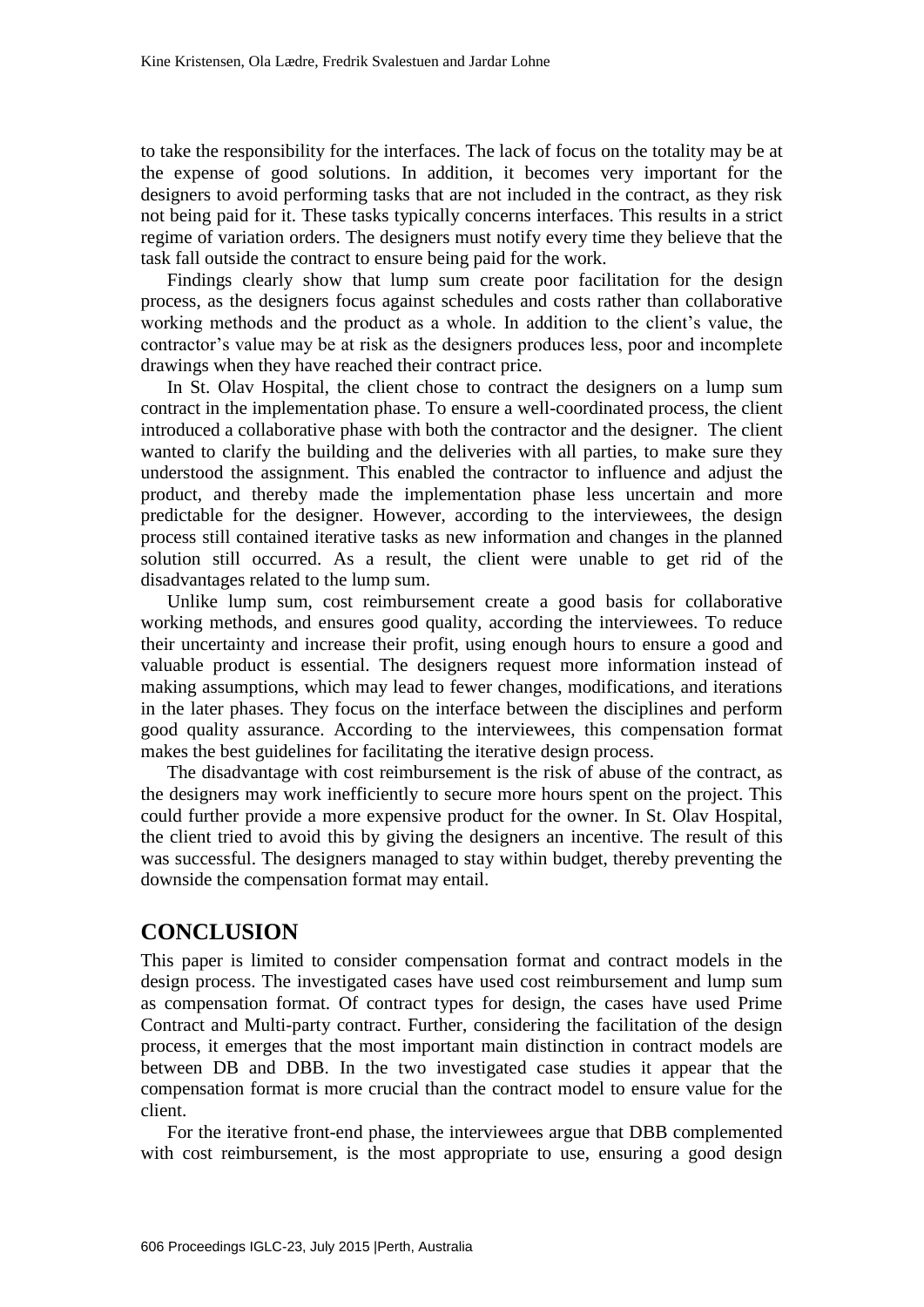process and value to the client. At the same time, the interviewees state that DB appear to be the best to facilitate the implementation phase, as the contractor may serve the design team with valuable information earlier in the process. The literature shows that the implementation phase have less uncertainty, making the lump sum a good choice, as shown in the theoretical situation in Figure 2a. This would provide value for the client in terms of effective production keeping the budget and schedule in focus.



*Figure 2 a and b: Theoretical situation based on Samset, 2008. Experienced situation based on qualitative, empirical data.*

However, the case study shows that changes and constantly new information still characterizes the process, as shown in the experienced situation in figure 2b. This paper argues that cost reimbursement is the most appropriate compensation format to use, as it gives the designers the ability to manage the iterative design process and create value for the client.

In sum, the answer to what is the best choice of contract model and compensation format to maximize value for the client and minimize waste in the design process, depends on the project type.

The result is more appropriate to the case studies than to the context. Different project contexts and indeed diverse types of projects and clients would suit diverse types of contract and compensation modes. It is very hard to justify the generalisation being presented based on two Norwegian cases only. However, the result could be useful for those who are contracting designers to their construction projects.

We have covered a part of the knowledge gap, but for further work, we recommend to look at the limitation of this paper and expand the research to include more compensation formats and contract types, e.g. partnering and IPD. We also recommend to look closer at project organization due to contract models and expand the research to include more cases in order to include quantitative data.

#### **REFERENCES**

Ballard, G., 2000a. *Lean Project Delivery System*. White Paper 8 (pp. 6). Lean Construction Institute.

- Ballard, G., 2000b. Positive vs negative iteration in design. In: *Proc*. *8th Ann. Conf. of the Int'l. Group for Lean Construction*. Brighton, UK, July 17-19.
- Ballard, G., 2008. The lean project delivery system: An update. *Lean Construction Journal. (*4), pp. 1-19.